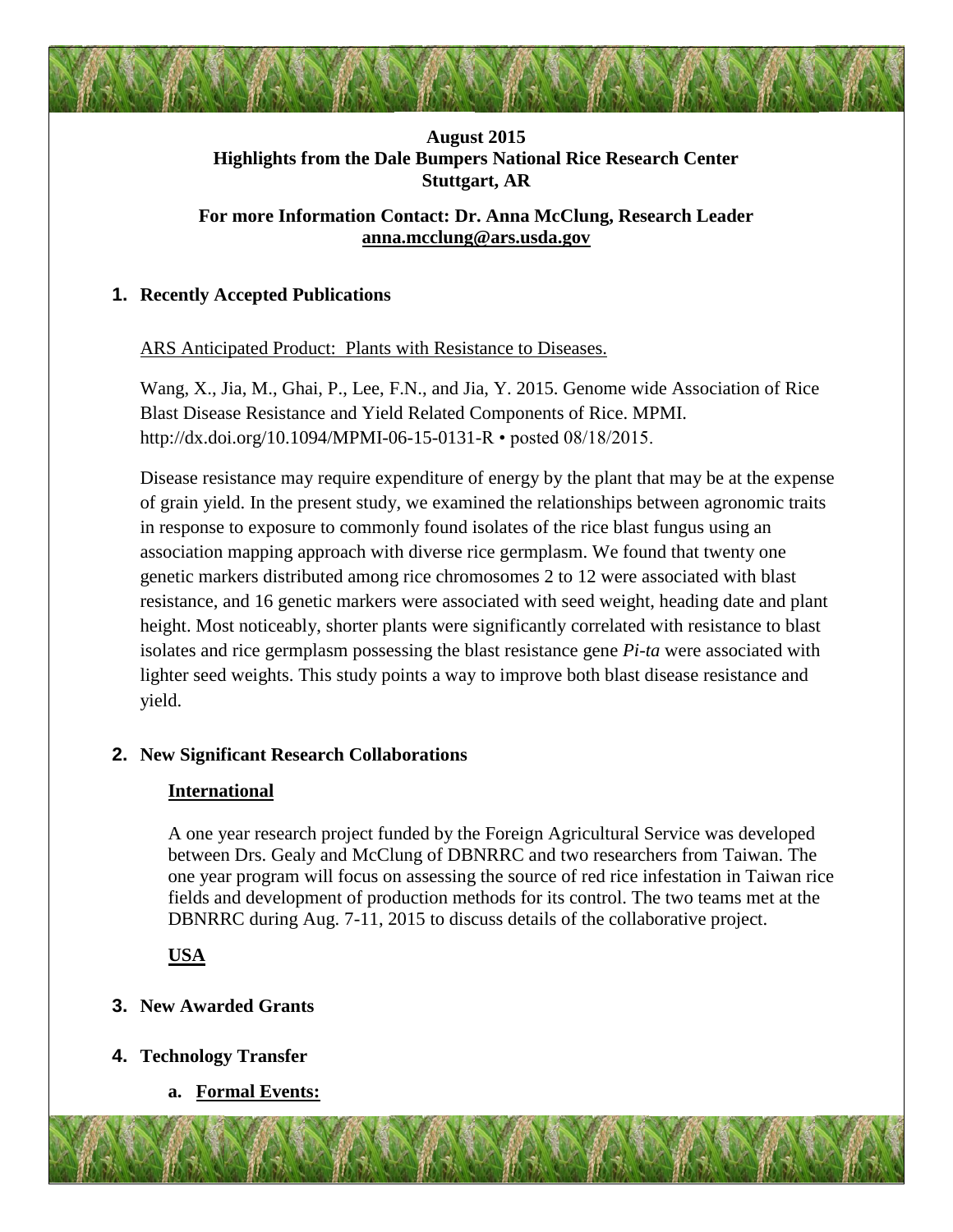#### **To Non-research stakeholders**

Staff from the DBNRRC hosted two display tables at the University of Arkansas Rice Expo held in Stuttgart, AR on Aug, 7, 2015. Research conducted on rice disease control and the Genetic Stocks Oryza collection were presented.

## **To Research Community**

On July 31, Research Plant Pathologist, Dr. Yulin Jia served as moderator at a workshop for the development of the NP303 project plan that was held in conjunction with the annual meeting of American Phytopathological Society, Pasadena, California.

From August 1 – 6, Research Plant Pathologist, Dr. Yulin Jia presented an update of the project "Novel Strategies for Managing Blast Diseases on Rice and Wheat" funded by USDA-NIFA, and co-chaired a joint symposium of American Phytopathological Society (APS) and Chinese Society of Plant Pathology on "Plant Pathology and Disease Control" at the annual meeting in Pasadena, California.

From August 23 – 26, Research Plant Pathologist, Dr. Yulin Jia, co-chaired a scientific session and presented a talk on "Development of molecular markers for breeding for disease resistant crops" at XVIII International Plant Protection Congress (IPPC) in Berlin, Germany. The XVIII IPPC conference had 1400 attendees from 85 countries.

### **b. Informal Contacts:**

## **c. New MTAs**

### **d. Germplasm Exchanged:**

3,242 rice accessions from the Genetics Stocks *Oryza* (GSOR) collection were distributed to researchers in the US.

In a collaborative project with Dr. Argelia Lorence, Arkansas State University, Jonesboro, seed of 27 mapping population parents were provided for use in an undergraduate honors project focused on assessing genetic differences for vitamin C content which is associated with stress tolerance in some plant systems.

## **5. Educational Outreach**

On August 6-7, 2015, Georgia Eizenga hosted a group of seven "Rice Scholars" from the University of Illinois. The group was coordinated by Dr. Erik Sacks, Assistant Professor in the Department of Crop Science and included four Lee scholars pursuing their Ph.D., originating from Bangladesh, India, Philippines, and Vietnam; a visiting